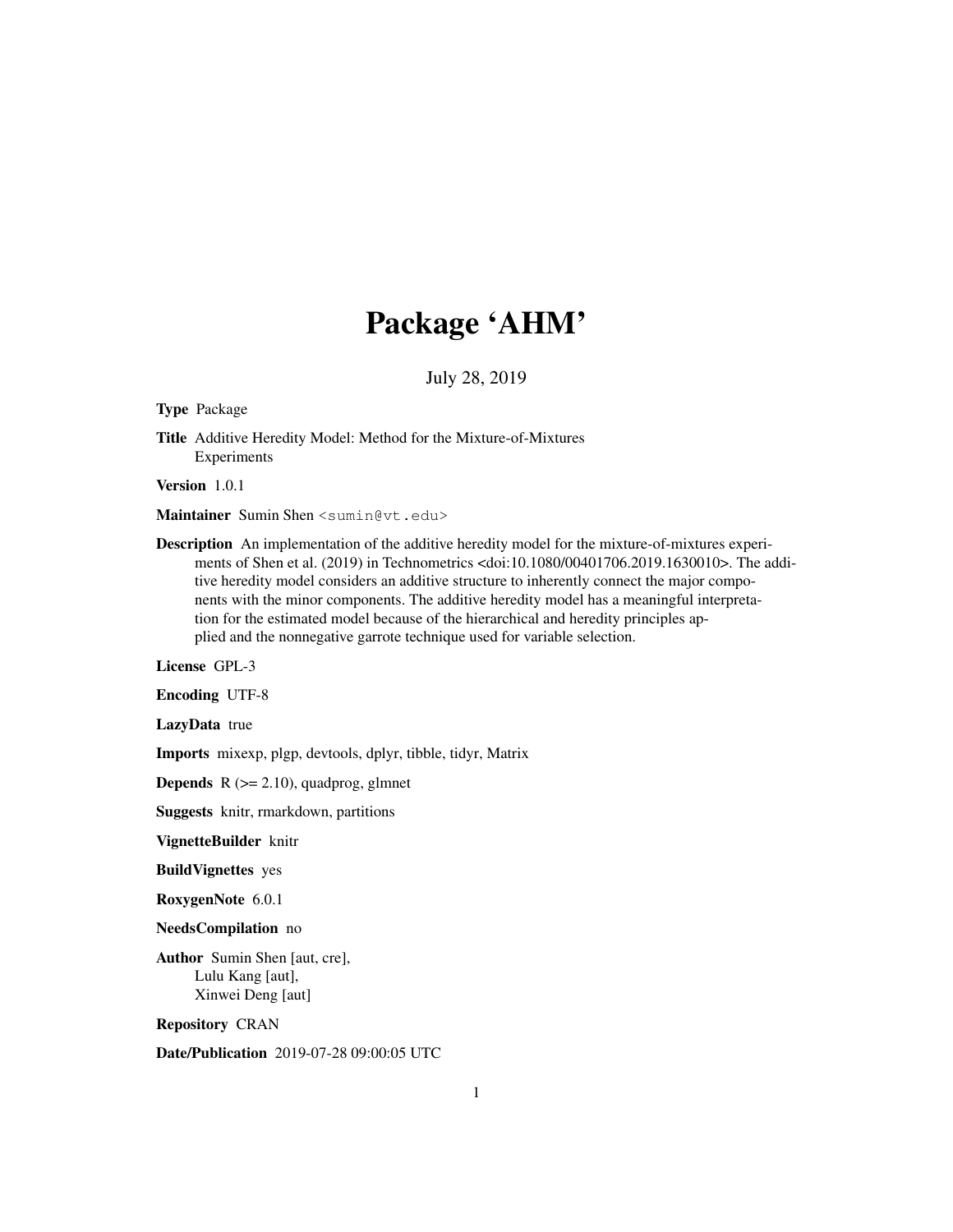## R topics documented:

| 3   |
|-----|
| 3   |
| 4   |
| 5   |
| 5   |
| 6   |
|     |
| 8   |
| 8   |
| 9   |
| 9   |
| 10  |
| 11  |
| 12  |
| 13  |
| 14  |
| -14 |
| -15 |
|     |

ahm *This is one of the main functions. The function ahm computes the proposed additive heredity model.*

## Description

This is one of the main functions. The function ahm computes the proposed additive heredity model.

## Usage

```
ahm(y, x, num_major = 3, dist_minor = c(2, 2, 1), type = "weak",
  alpha = 0, lambda_seq = seq(0, 5, 0.01), nfolds = NULL,
 mapping_type = c("power"), powerh = 0, rep_gcv = 100)
```
## Arguments

| y          | numeric vector                                                                                                                             |
|------------|--------------------------------------------------------------------------------------------------------------------------------------------|
| X          | data.frame Note the column names of the x should be in the order of major<br>components, minor components, and no interactions are needed. |
| num major  | number of major components                                                                                                                 |
| dist_minor | the allocation of number of minor components nested under major components                                                                 |
| type       | heredity type, weak heredity is the current support type                                                                                   |
| alpha      | 0 is for the ridge in glmnet https://web.stanford.edu/~hastie/glmnet/glmnet_alpha.html                                                     |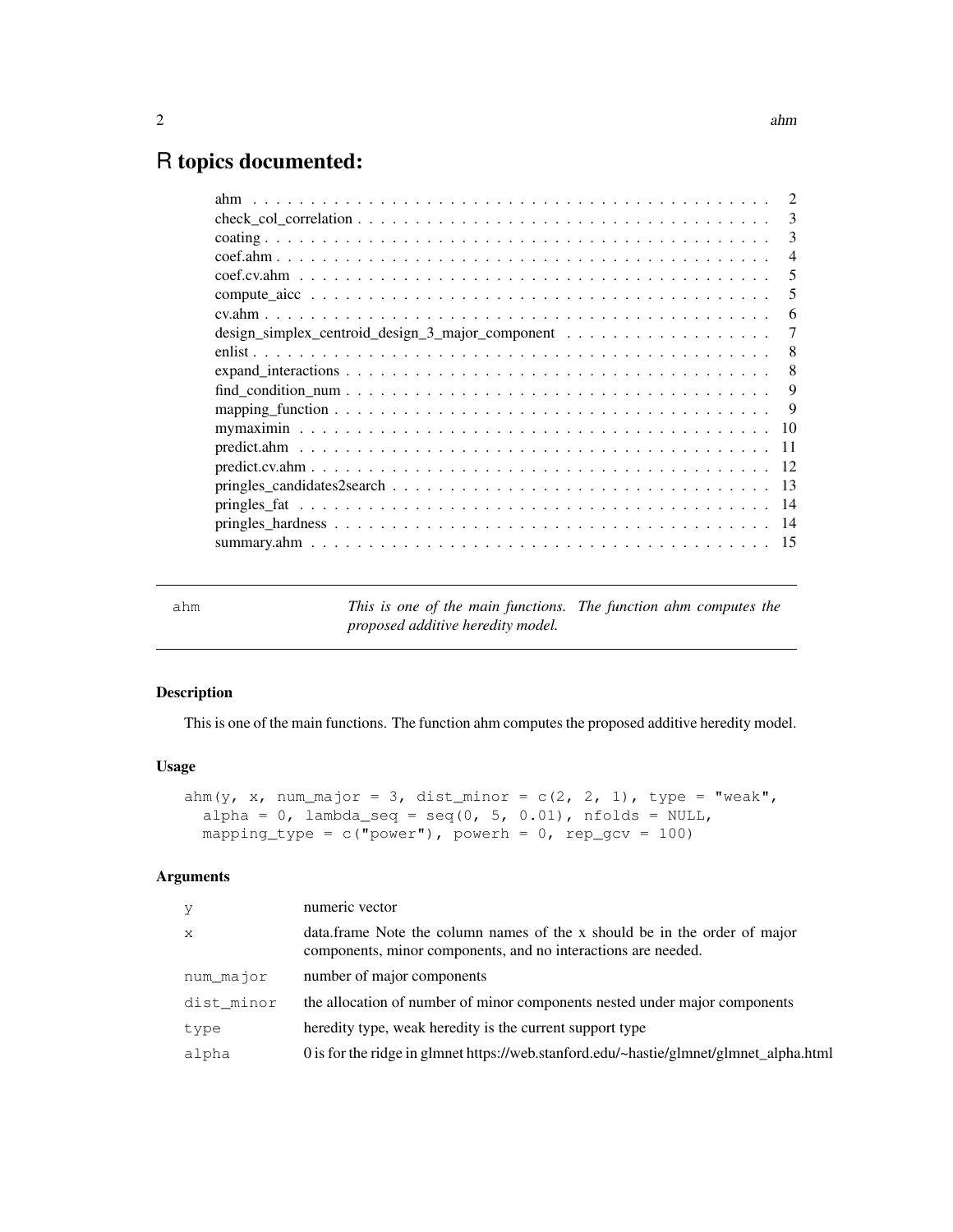| lambda seq | a numeric vector for the options of lambda used in ridge regression for estimat-<br>ing the initials                                             |
|------------|--------------------------------------------------------------------------------------------------------------------------------------------------|
| nfolds     | used in cylenmet for initial value of parameters in the non-negative garrote<br>method                                                           |
|            | mapping type the form of the coefficient function of major components in front of correspond-<br>ing minor terms. Currently only support "power" |
| powerh     | the power parameter used for the power function                                                                                                  |
| rep qcv    | the number of choices of tuning parameter used in the GCV selection                                                                              |

## Value

Return a list

## Examples

```
data("pringles_fat")
data_fat = pringles_fat
h_tmp = 1.3x = data_fat[,c("c1", "c2", "c3", "x11", "x12", "x21", "x22")]y = data_fat[, 1]out = ahm (y, x, num\_major = 3, dist\_minor = c(2,2,1),type = "weak", alpha=0, lambda_seq=seq(0,5,0.01), nfold = NULL,
           mapping_type = c("power"), powerh = h_tmp,rep_gcv=100)
summary(out)
```

```
check_col_correlation
```
*Check column correlations*

## Description

Check column correlations

## Usage

check\_col\_correlation(dat)

#### Arguments

dat data.frame

```
data("pringles_fat")
data_fat = pringles_fat
h_tmp = 1.3x = data_fat[,c("c1","c2","c3","x11","x12","x21","x22")]
check_col_correlation (dat=x)
```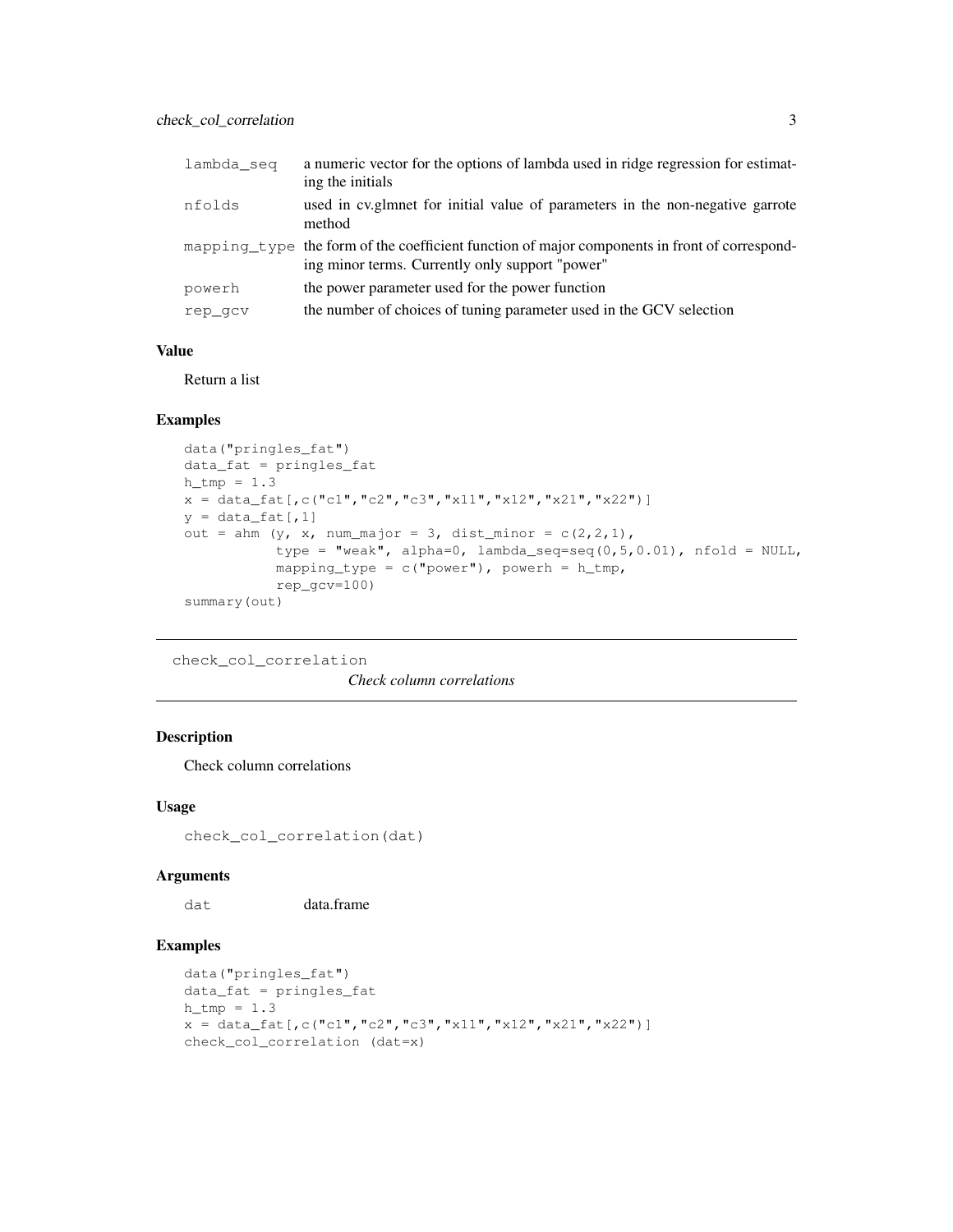## Description

Photoresist-coating experiment data

#### Usage

data(coating)

#### Format

data.frame

## References

Cornell, J.A. and Ramsey, P.J. (1998). A Generalized mixture model for categorized-components problems with an application to a photoresist-coating experiment. *Technometrics*, 40(1), 48-61.  $(tandfonline<sup>1</sup>)$ 

## Examples

```
data(coating)
print(coating)
```
coef.ahm *Coefficient method for the fitted ahm object*

## Description

Coefficient method for the fitted ahm object

#### Usage

```
## S3 method for class 'ahm'
coef(object, ...)
```
## Arguments

object ahm object ... not used

<sup>1</sup>https://www.tandfonline.com/doi/abs/10.1080/00401706.1998.10485481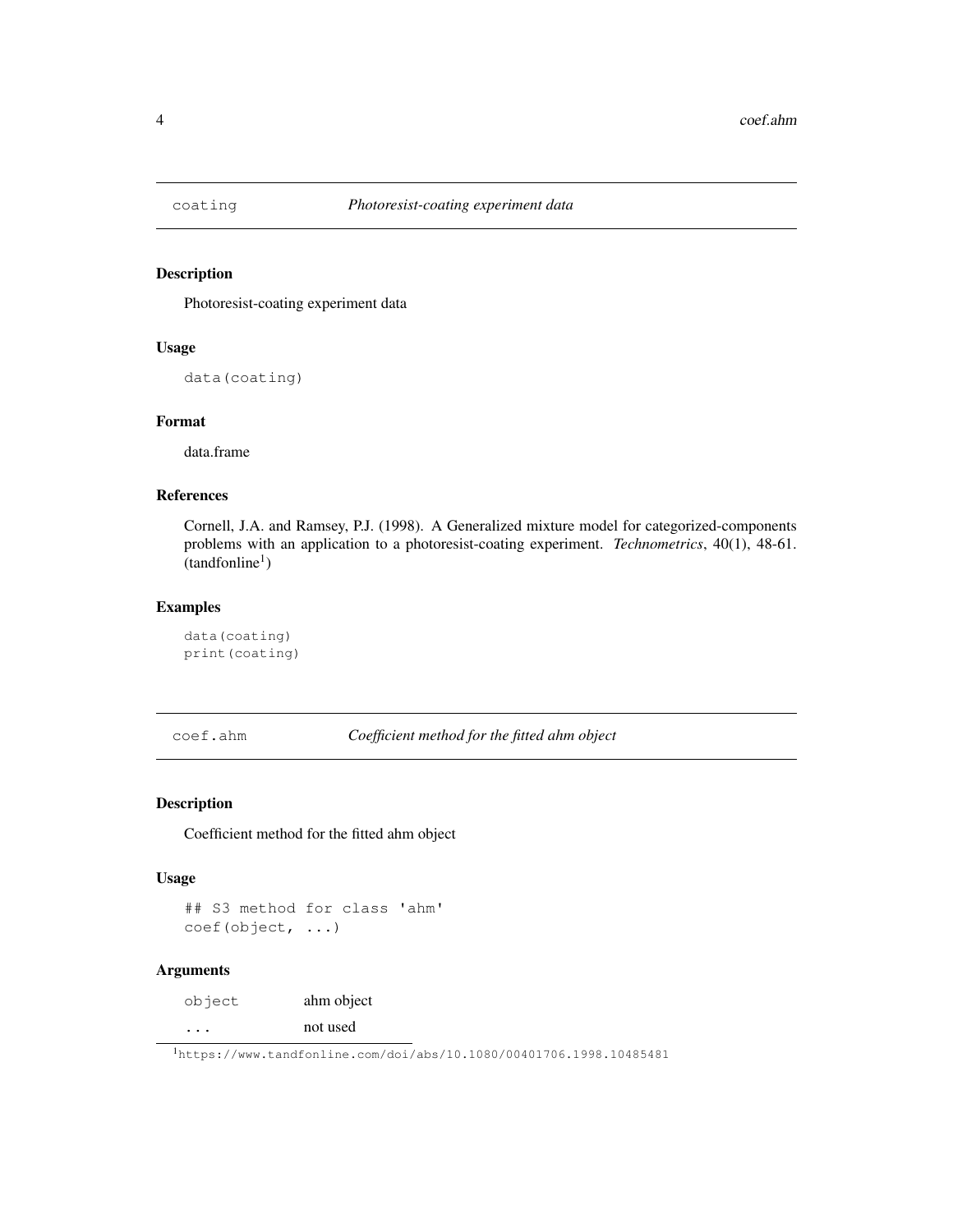#### coef.cv.ahm 5

#### Value

a numerical vector

#### Examples

```
data("pringles_fat")
data_fat = pringles_fat
h_{th} = 1.3x = data_fat[,c("c1","c2","c3","x11","x12","x21","x22")]
y = data_fat[, 1]out = ahm (y, x, num\_major = 3, dist\_minor = c(2,2,1),type = "weak", alpha=0, lambda_seq=seq(0,5,0.01), nfold = NULL,
           mapping_type = c("power"), powerh = h_tmp,rep_gcv=100)
coef(out)
```
coef.cv.ahm *Coefficient method for the fitted cv.ahm object*

## Description

Coefficient method for the fitted cv.ahm object

## Usage

```
## S3 method for class 'cv.ahm'
coef(object, metric = "mse", ...)
```
## Arguments

| object | cv.ahm object   |
|--------|-----------------|
| metric | "mse" or "aicc" |
|        | not used        |

#### Value

a numerical vector

```
data("pringles_fat")
data_fat = pringles_fat
h_{th} = 1.3x = data_fat[,c("c1", "c2", "c3", "x11", "x12", "x21", "x22")]y = data_fat[, 1]powerh_path = round(seq(0.001, 2, length.out =15),3)
```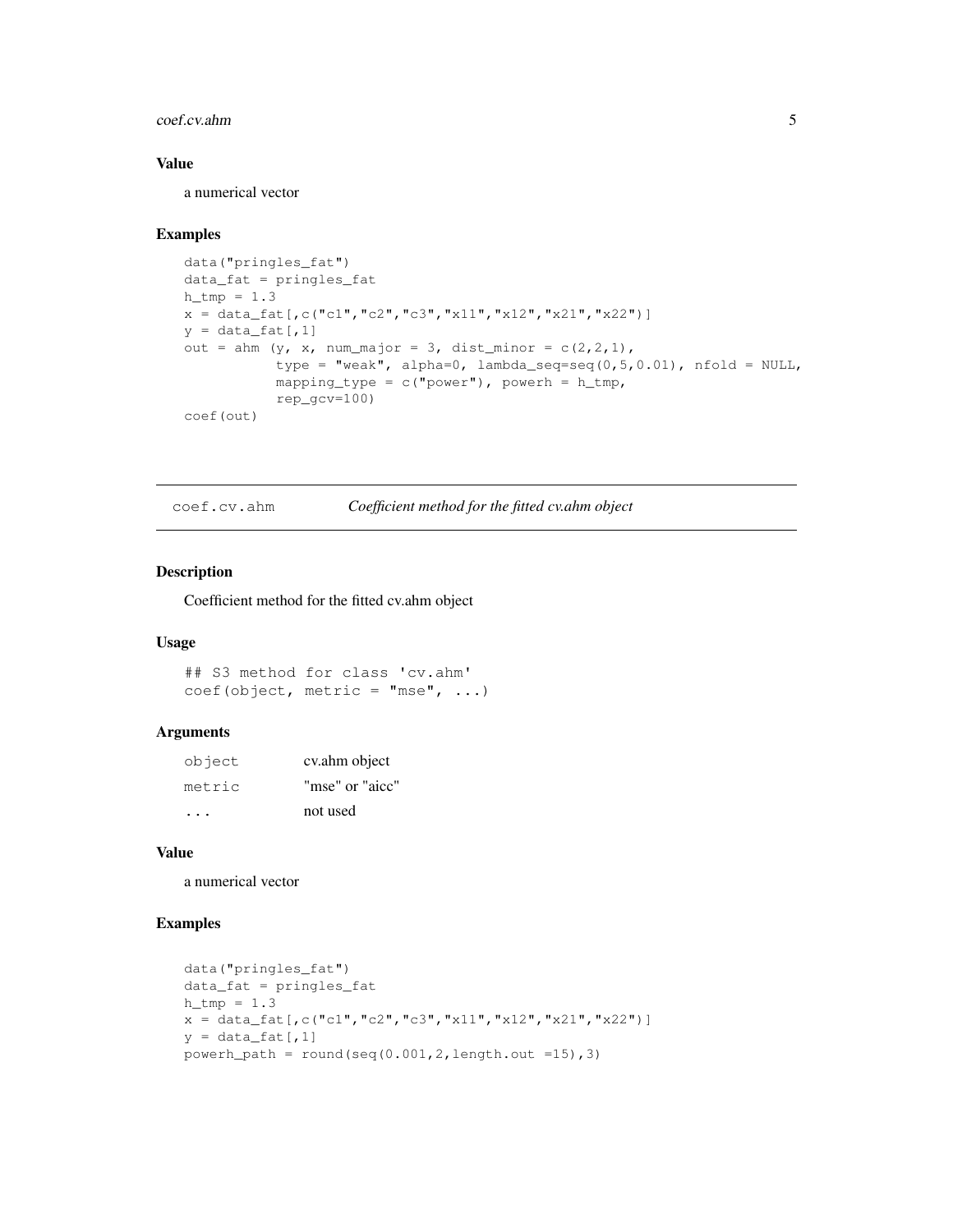```
num_major = 3; dist_minor = c(2, 2, 1)res = cv.ahm (y, x, powerh_path=powerh_path, metric = "mse", num_major, dist_minor, type = "
, alpha=0, lambda_seq=seq(0,5,0.01), nfolds=NULL, mapping_type = c("power"), rep_gcv=100)
coefficients = coef(res)
```
compute\_aicc *compute AICc*

## Description

compute AICc

#### Usage

compute\_aicc(rss, n, p, type = "AICc")

#### Arguments

| rss  | residual sum of squares      |
|------|------------------------------|
| n    | number of observation        |
| p    | number of nonzero parameters |
| type | character "AICc"             |

## References

Calculating AIC "by hand" in R in Stack Overflow<sup>2</sup>

## Examples

compute\_aicc (rss=10, n=30, p=6, type = "AICc")

<sup>2</sup>https://stats.stackexchange.com/questions/87345/calculating-aic-by-hand-in-r/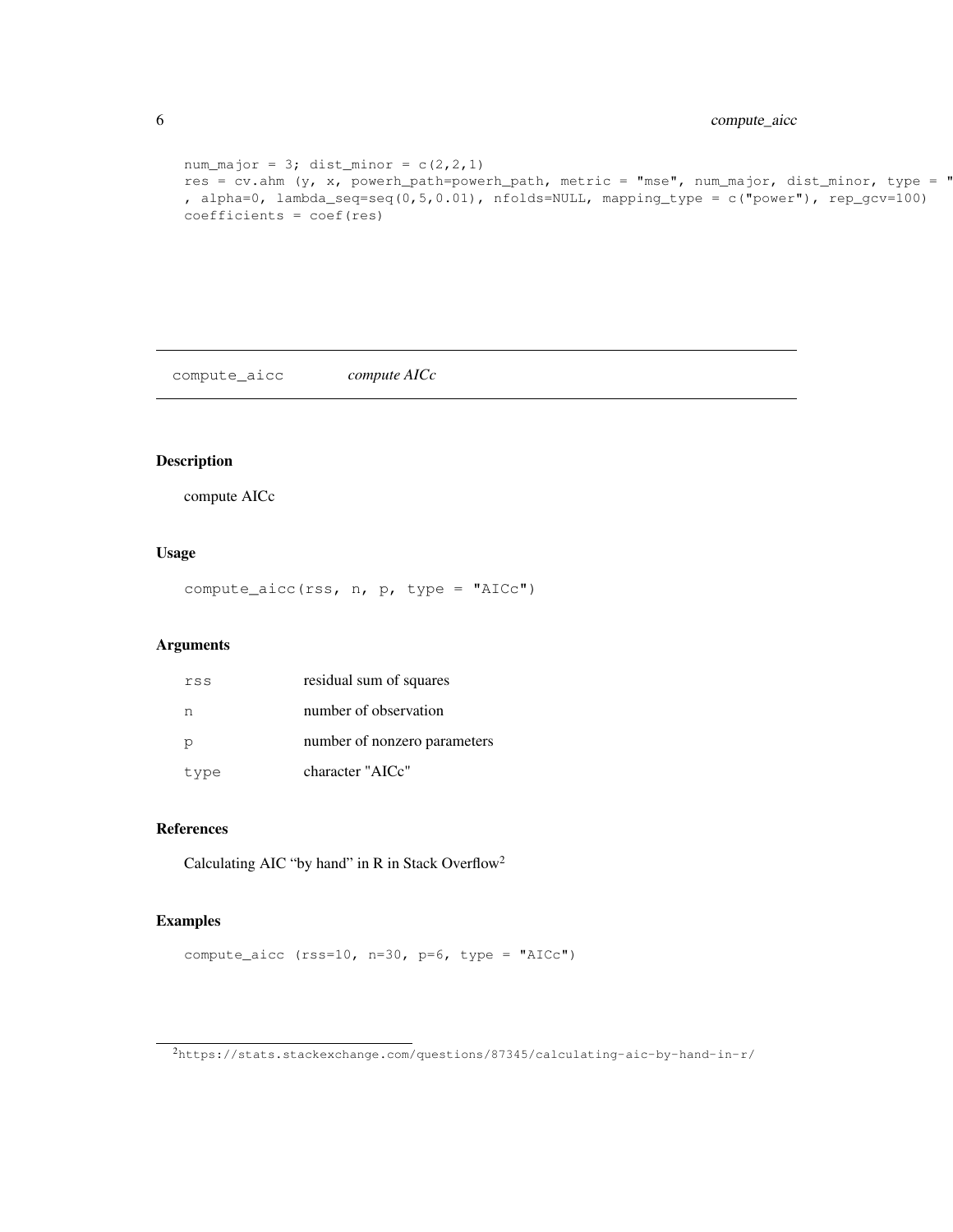cv.ahm *This is one of the main functions. It perform the cross validation on ahm models to select the optimal setting of hyper parameter h*

## Description

This is one of the main functions. It perform the cross validation on ahm models to select the optimal setting of hyper parameter h

## Usage

```
cv.ahm(y, x, powerh_path = NULL, metric = c("mse", "AICc"), num_major = 3,
  dist_minor = c(2, 2, 1), type = "weak", alpha = 0, lambda_seq = seq(0,
  5, 0.01), nfolds = NULL, mapping_type = c("power"), rep_gcv = 100)
```
## Arguments

| У           | numeric vector                                                                                                                                                                  |
|-------------|---------------------------------------------------------------------------------------------------------------------------------------------------------------------------------|
| X           | data.frame Note the column names of the x should be in the order of major<br>components, minor components, and no interactions between major or minor<br>components are needed. |
| powerh_path | if NULL, then the default is the vector: round(seq(0.001,2,length.out =15),3)                                                                                                   |
| metric      | "mse" or "AICc" the metric used in cross validtion where the minimum is se-<br>lected as the optimal                                                                            |
| num_major   | number of major components                                                                                                                                                      |
| dist minor  | the allocation of number of minor components nested under major components                                                                                                      |
| type        | heredity type, weak heredity is the current support type                                                                                                                        |
| alpha       | 0 is for the ridge in glmnet https://web.stanford.edu/~hastie/glmnet/glmnet_alpha.html                                                                                          |
| lambda_seq  | a numeric vector for the options of lambda used in ridge regression for estimat-<br>ing the initials                                                                            |
| nfolds      | used in cv.glmnet for initial value of parameters in the non-negative garrote<br>method                                                                                         |
|             | mapping type the form of the coefficient function of major components in front of correspond-<br>ing minor terms. Currently only support "power"                                |
| rep_gcv     | the number of choices of tuning parameter used in the GCV selection                                                                                                             |
|             |                                                                                                                                                                                 |

### Value

Return a list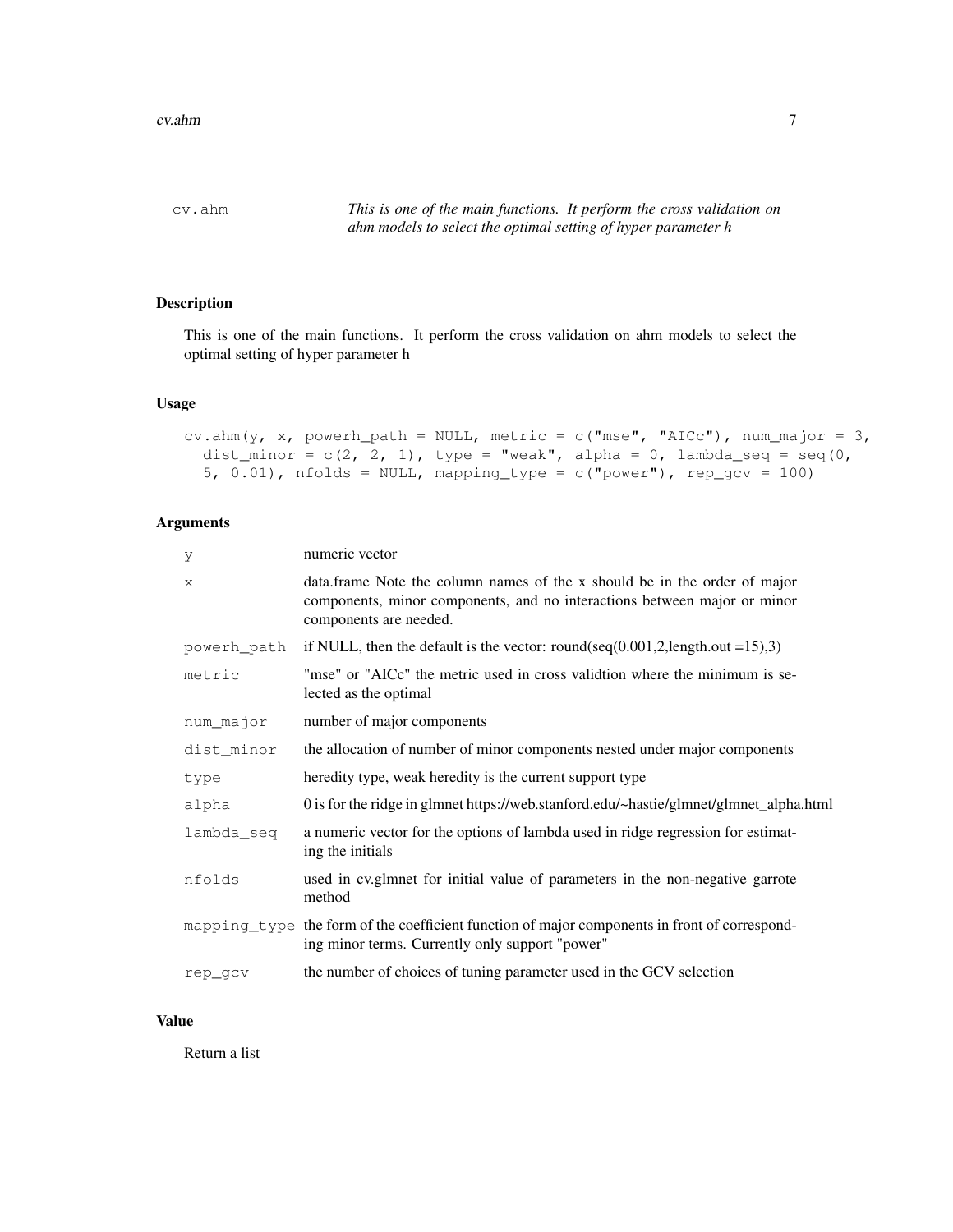## Examples

```
data("pringles_fat")
data_fat = pringles_fat
h_tmp = 1.3x = data_fat[,c("c1","c2","c3","x11","x12","x21","x22")]
y = data_fat[, 1]powerh_path = round(seq(0.001, 2,length.out =15),3)
num_major = 3; dist_minor = c(2, 2, 1)res = cv.ahm (y, x, powerh_path=powerh_path, metric = "mse", num_major, dist_minor, type = "
, alpha=0, lambda_seq=seq(0,5,0.01), nfolds=NULL, mapping_type = c("power"), rep_gcv=100)
object = res$metric_mse
```
design\_simplex\_centroid\_design\_3\_major\_component *Design points for the simplex centroid design with 3 components*

## Description

Design points for the simplex centroid design with 3 components

#### Usage

data(design\_simplex\_centroid\_design\_3\_major\_component)

#### Format

data.frame

#### Examples

```
data(design_simplex_centroid_design_3_major_component)
print(design_simplex_centroid_design_3_major_component)
```
enlist *Create a list*

## Description

Create a list

#### Usage

enlist(...)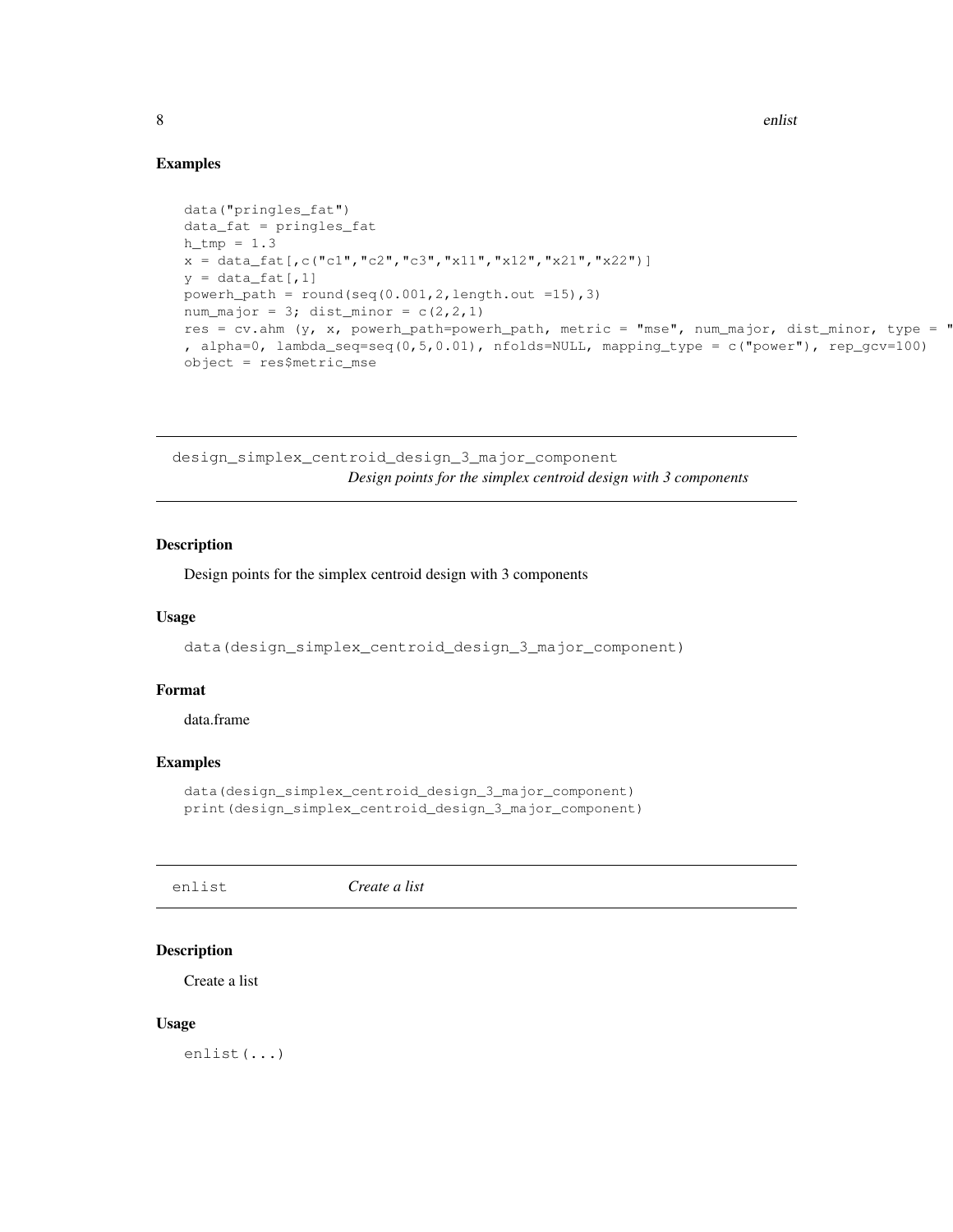## expand\_interactions 9

#### **Arguments**

... object to be included as elements in the list

#### Examples

```
item = c(1:10)
enlist(item)
```
expand\_interactions

*Expand the interaction terms for each subset group, say x11, x12, or c1, c2, c3*

#### Description

Expand the interaction terms for each subset group, say x11, x12, or c1, c2, c3

## Usage

expand\_interactions(dat, sel\_names)

#### Arguments

dat data frame sel names characters

#### Examples

```
data("pringles_fat")
data_fat = pringles_fat
h_{th} = 1.3x = data_fat[,c("c1", "c2", "c3", "x11", "x12", "x21", "x22")]expand_interactions (dat=x, sel_names=c("c1", "c2", "c3"))
```
find\_condition\_num *Compute the conditional number of design matrix*

## Description

Compute the conditional number of design matrix

#### Usage

find\_condition\_num(x)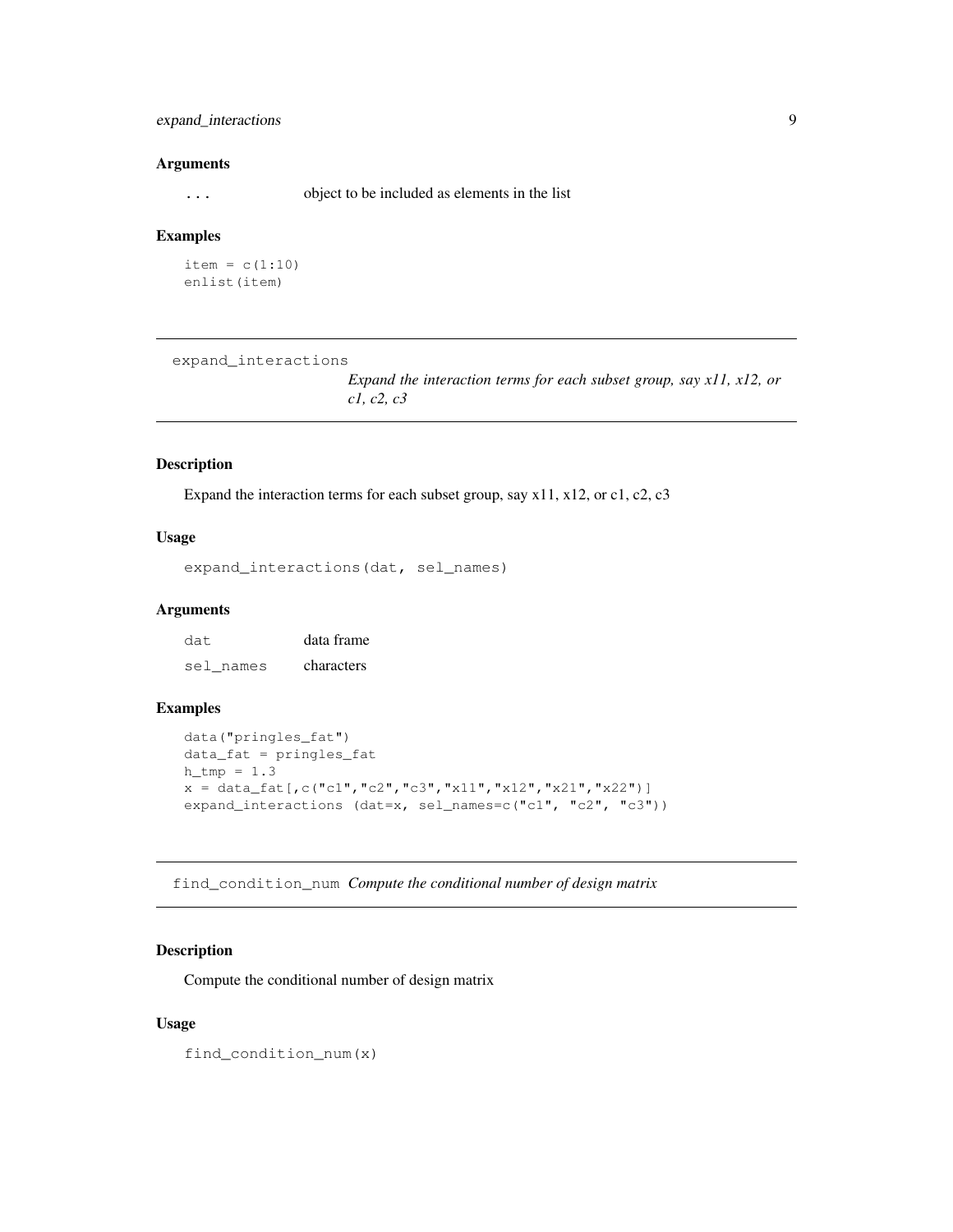#### **Arguments**

x matrix to be used in svd

#### Examples

```
data("pringles_fat")
data_fat = pringles_fat
h tmp = 1.3x = data_fat[,c("c1","c2","c3","x11","x12","x21","x22")]
find_condition_num (x)
```
mapping\_function *Mapping\_function is a function to add the functional coefficients of major components in front of minor components terms*

## Description

Mapping\_function is a function to add the functional coefficients of major components in front of minor components terms

#### Usage

```
mapping_function(x, num_major = 3, dist_minor = C(2, 2, 1),
  mapping_type = c("power"), powerh = 0)
```
#### Arguments

| $\mathbf{x}$ | data. frame Note the column names of the x should be in the order of major<br>components, minor components, and no interactions are needed.      |
|--------------|--------------------------------------------------------------------------------------------------------------------------------------------------|
| num_major    | number of major components                                                                                                                       |
| dist_minor   | the allocation of number of minor components nested under major components                                                                       |
|              | mapping type the form of the coefficient function of major components in front of correspond-<br>ing minor terms. Currently only support "power" |
| powerh       | the power parameter used for the power function                                                                                                  |

## Value

data frame

```
data("pringles_fat")
data_fat = pringles_fat
h_{tmp} = 1.3x = data_fat[,c("c1", "c2", "c3", "x11", "x12", "x21", "x22"mapping_function(x=x, num_major=3, dist_minor=c(2,2,1), mapping_type = c("power"), powerh=0)
```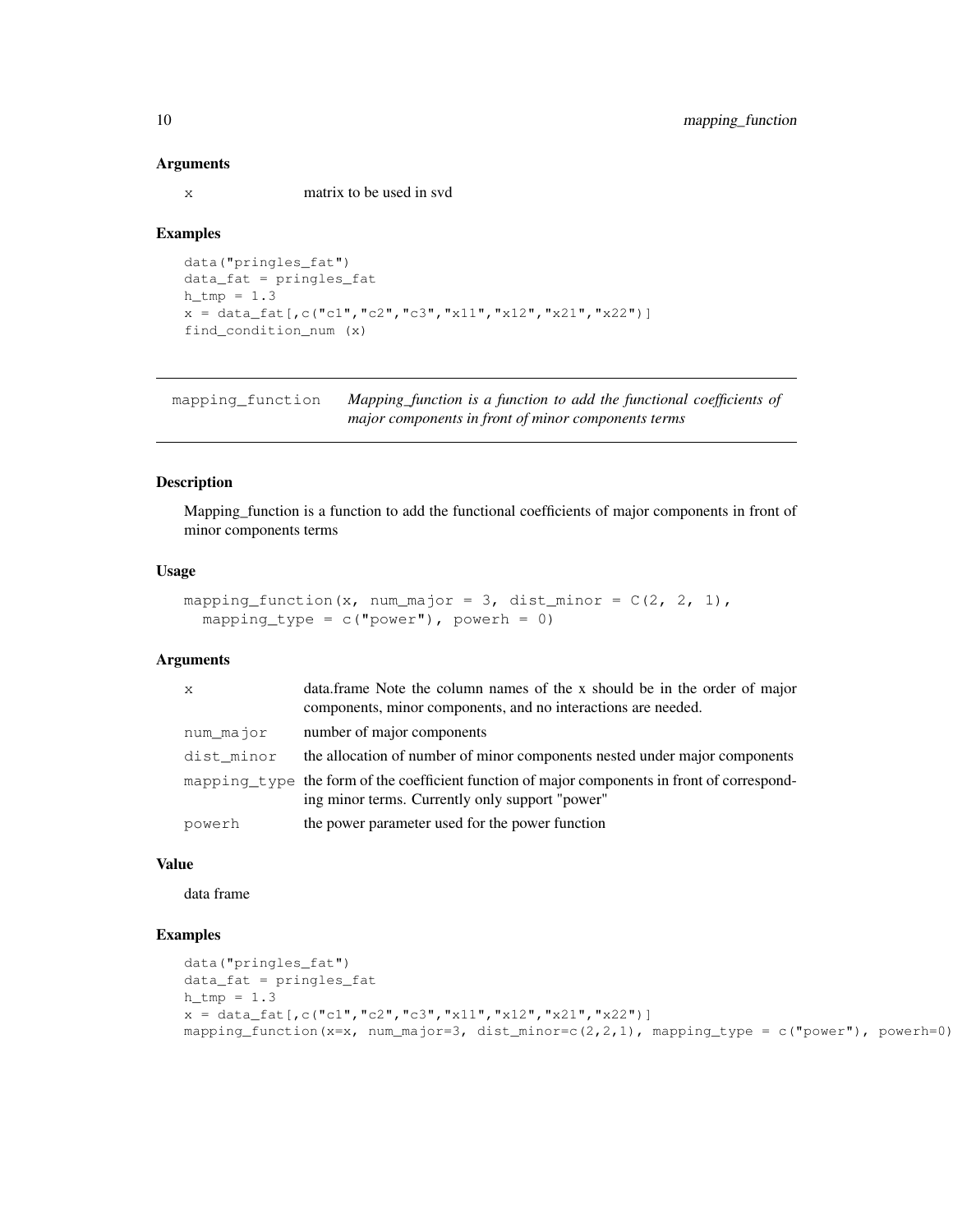mymaximin *The mymaximin function generates the matrix of maximin design points. It uses the simplex centroid design as the base design, then in a stochastics way sample the candidate design points generated by the function partition.*

#### Description

This method is modified based on Prof. Bobby Gramacy's Computer Experiment lecture at Virginia Tech. Prof. Gramacy's lecture website<sup>3</sup>

#### Usage

```
mymaximin(pool, n = 50, m = 3, iter = 1e+05, Xorig = NULL)
```
#### Arguments

| pool, | partition the base design points provided to the function |
|-------|-----------------------------------------------------------|
| n     | numeric, sample size                                      |
| m     | numeric, 3 stands for 3 components, i.e. c1, c2, and c3   |
| iter  | numeric, iterations used in the stochastic sampling       |
| Xoriq | matrix, initial design points                             |

#### Value

Return a matrixt of the design points for the major components

```
# The case of unconstrainted experiments
library(mixexp)
num_size = 8 # num points in the design for the major component
Xorig = as.matrix(SCD(3))# all possible combinations sum to 1
pool_3d =partitions::compositions(1000, 3,include.zero = TRUE)/1000
res_C = mymaximin(pool=pool_3d, n=num_size, m=3, iter=1e5, Xorig=Xorig)
DesignPoints(res_C,cornerlabs = c("c3","c2","c1"),axislabs=c("c1","c2","c3"))
# The case of constrainted experiments
library(mixexp)
num_size = 8 # num points in the design for the major component
# all possible combinations sum to 1
pool_3d =partitions::compositions(1000, 3,include.zero = TRUE)/1000
c1_min=0.2
c1_max=0.45
```
<sup>3</sup>http://bobby.gramacy.com/teaching/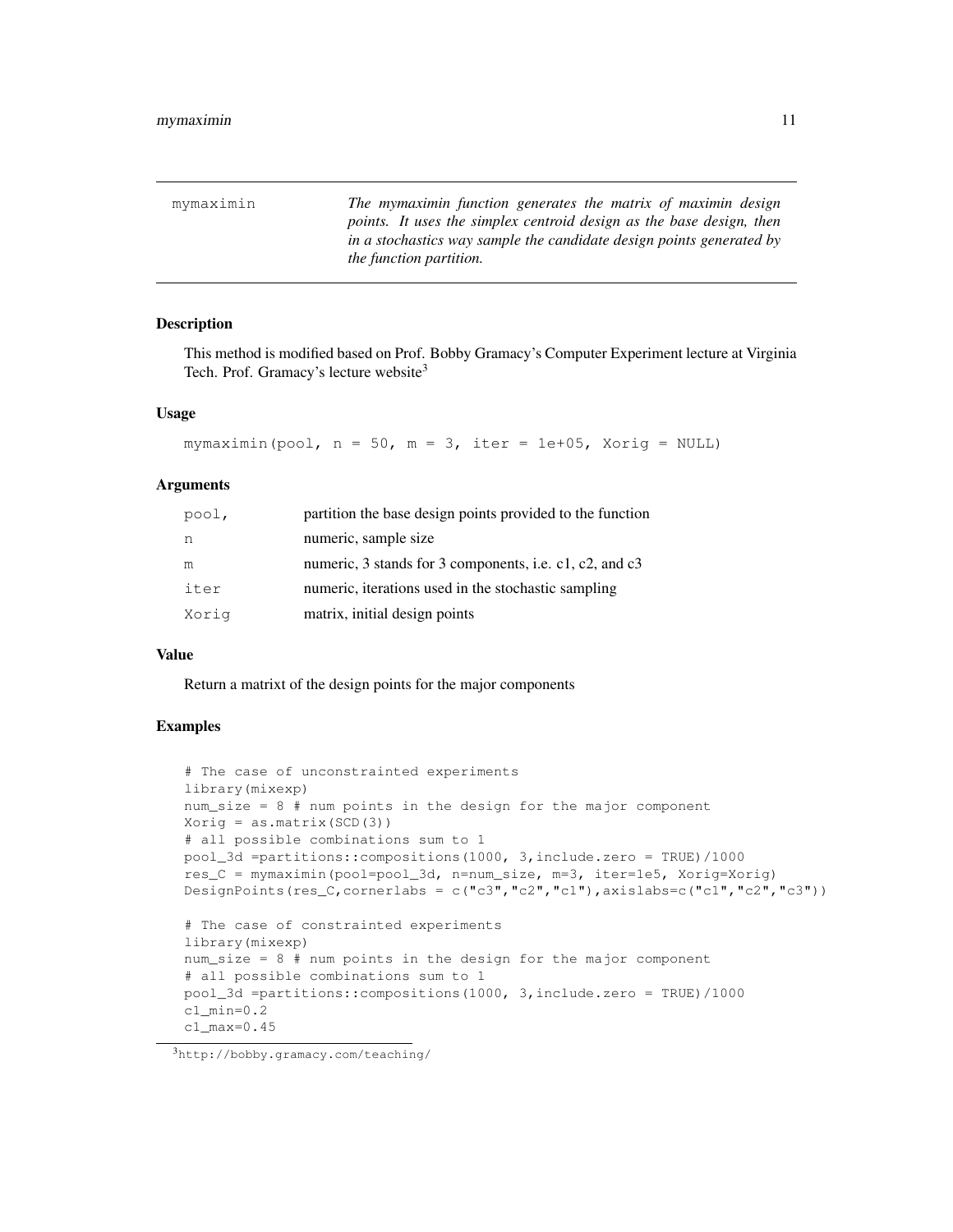```
c2_min=0.4
c2_max=0.6
c3_min=0.1
c3_max=0.25
tmp = Xvert(nfac=3, lc=c(c1_min,c2_min,c3_min),uc =c(c1_max,c2_max,c3_max),ndm=1,pseudo=FALSE
Xorig=tmp[c(1:6,13),c(1:3)]
colnames(Xorig)=c("V1","V2","V3")
pool_3d = t(dplyr::filter(as.data.frame(t(as.matrix(pool_3d))),t(pool_3d)[,1] > c1_min &
                     t(pool_3d)[,1] <= c1_max &
                     t(pool_3d)[,2] > c2_min &
                     t(pool_3d)[,2] <= c2_max &
                     t(pool_3d)[,3] > c3_min &
                     t(pool_3d) [, 3] <= c3_max)
)
res_C = mymaximin(pool=pool_3d, n=num_size, m=3, iter=1e5, Xorig=Xorig)
DesignPoints(res_C,cornerlabs = c("c3","c2","c1"),axislabs=c("c1","c2","c3")
                     ,x1lower=c1_min,x2lower=c2_min,x3lower=c3_min
                     ,x1upper=c1_max,x2upper=c2_max,x3upper=c3_max, pseudo=FALSE)
```
predict.ahm *Predict method for the fitted ahm object*

#### Description

Predict method for the fitted ahm object

### Usage

```
## S3 method for class 'ahm'
predict(object, newx, ...)
```
#### Arguments

| object                  | ahm object                                                      |
|-------------------------|-----------------------------------------------------------------|
| newx                    | Matrix of new values for x at which predictions are to be made. |
| $\cdot$ $\cdot$ $\cdot$ | not used                                                        |

## Value

predicted value(s) at newx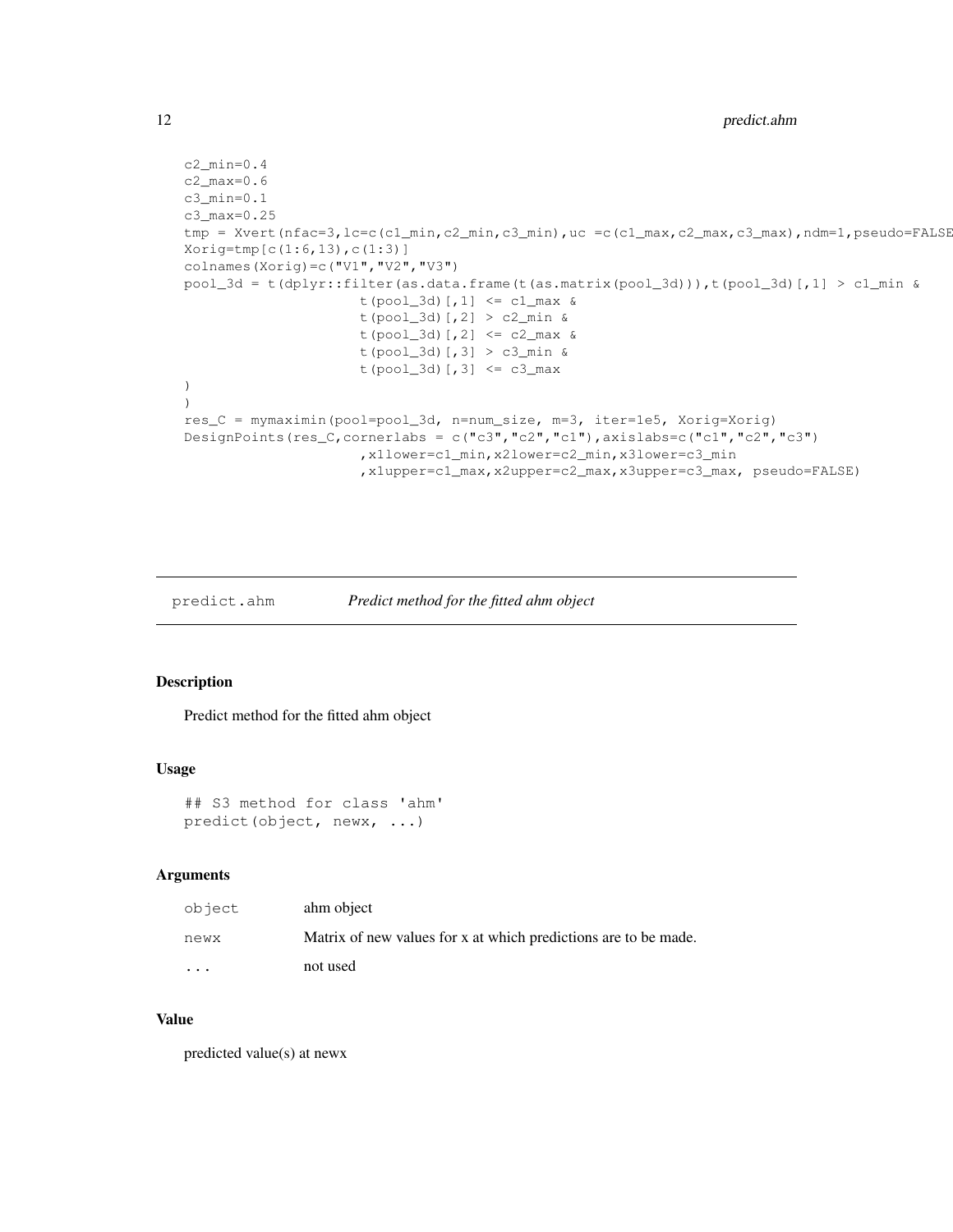## predict.cv.ahm 13

#### Examples

```
data("pringles_fat")
data_fat = pringles_fat
h_tmp = 1.3x = data_fat[,c("c1", "c2", "c3", "x11", "x12", "x21", "x22")]y = data_fat[, 1]out = ahm (y, x, num\_major = 3, dist\_minor = c(2,2,1),
           type = "weak", alpha=0, lambda_seq=seq(0,5,0.01), nfold = NULL,mapping_type = c("power"), powerh = h_tmp,rep_gcv=100)
predict(out)
```
predict.cv.ahm *Predict method for the fitted cv.ahm object*

### Description

Predict method for the fitted cv.ahm object

#### Usage

```
## S3 method for class 'cv.ahm'
predict(object, newx, metric = "mse", ...)
```
## Arguments

| object                  | cv.ahm object                                                   |
|-------------------------|-----------------------------------------------------------------|
| newx                    | Matrix of new values for x at which predictions are to be made. |
| metric                  | "mse" or "aicc"                                                 |
| $\cdot$ $\cdot$ $\cdot$ | not used                                                        |

#### Value

Return a list

```
data("pringles_fat")
data_fat = pringles_fat
h_{th} = 1.3x = data_fat[,c("c1", "c2", "c3", "x11", "x12", "x21", "x22")]y = data_fat[, 1]powerh_path = round(seq(0.001, 2, length.out = 15), 3)num_major = 3; dist_minor = c(2,2,1)res = cv.ahm (y, x, powerh_path=powerh_path, metric = "mse", num_major, dist_minor, type = "
, alpha=0, lambda_seq=seq(0,5,0.01), nfolds=NULL, mapping_type = c("power"), rep_gcv=100)
```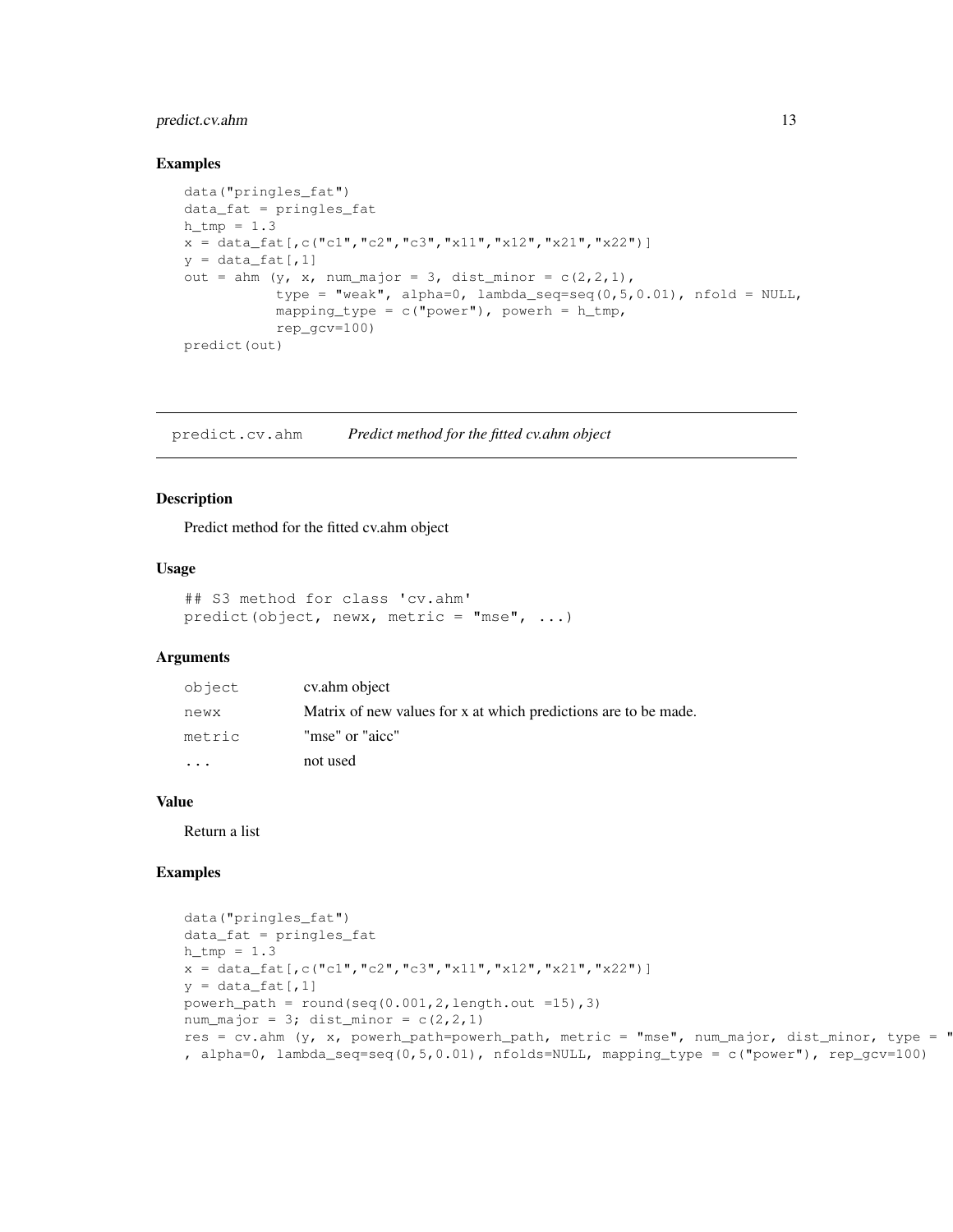```
pred = predict(res)
```
pringles\_candidates2search

*The candidate search points in the nonlinear optimization for the optimal value in the Pringles experiment*

## Description

The candidate search points in the nonlinear optimization for the optimal value in the Pringles experiment

#### Usage

data(pringles\_candidates2search)

#### Format

matrix

#### Examples

data(pringles\_candidates2search) print(pringles\_candidates2search)

pringles\_fat *Pringles experiment data set with the percent of Fat as the response*

#### Description

Pringles experiment data set with the percent of Fat as the response

#### Usage

data(pringles\_fat)

#### Format

data.frame

#### References

Kang, L., Joseph, V.R. and Brenneman, W.A. (2011). Design and modeling strategies for mixtureof-mixtures experiments. *Technometrics*, 53(2), 125-36. (tandfonline<sup>4</sup>)

<sup>4</sup>https://www.tandfonline.com/doi/abs/10.1198/TECH.2011.08132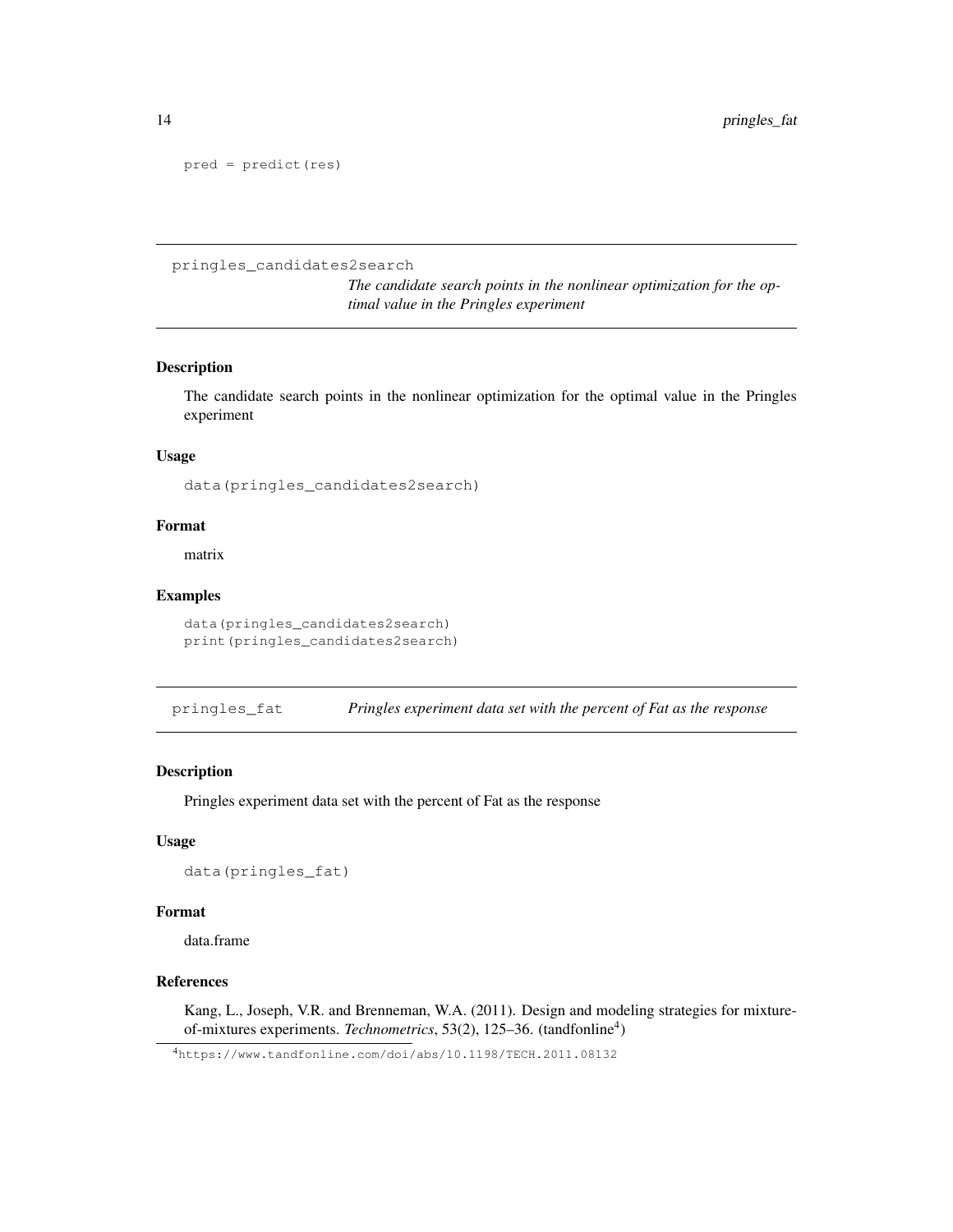## pringles\_hardness 15

## Examples

```
data(pringles_fat)
print(pringles_fat)
```
pringles\_hardness *Pringles experiment data set with the Hardness as the response*

## Description

Pringles experiment data set with the Hardness as the response

## Usage

```
data(pringles_hardness)
```
## Format

data.frame

## References

Kang, L., Joseph, V.R. and Brenneman, W.A. (2011). Design and modeling strategies for mixtureof-mixtures experiments. *Technometrics*, 53(2), 125–36. (tandfonline<sup>5</sup>)

## Examples

```
data(pringles_hardness)
print(pringles_hardness)
```
summary.ahm *Summary method for the fitted ahm object*

#### Description

Summary method for the fitted ahm object

#### Usage

```
## S3 method for class 'ahm'
summary(object, ...)
```
## Arguments

object fitted ahm object ... not used

<sup>5</sup>https://www.tandfonline.com/doi/abs/10.1198/TECH.2011.08132